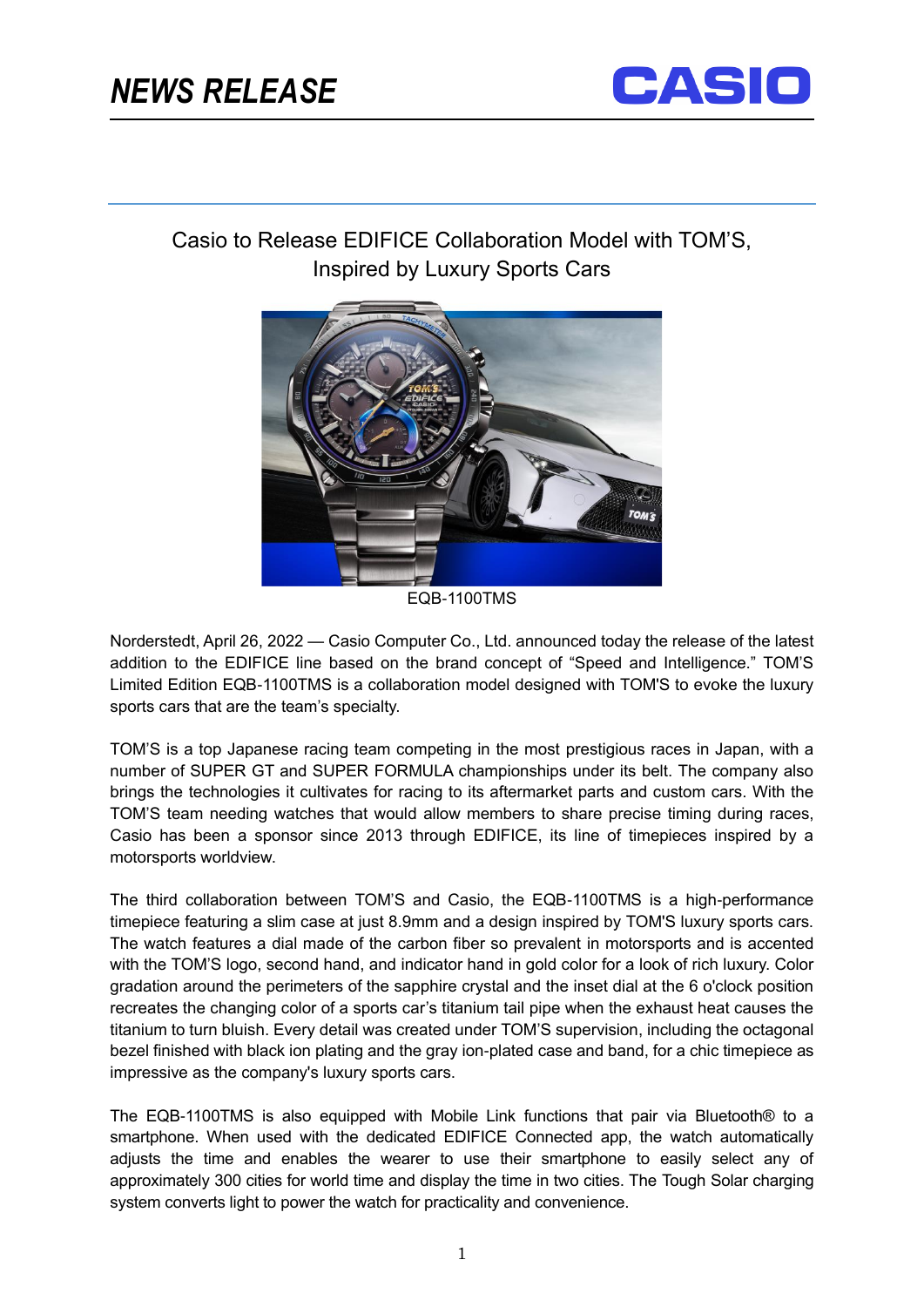



EQB-1100TMS

TOM'S logo, second hand and indicator hand in gold color



Color gradation around perimeter of the sapphire crystal and the inset dial evokes the colors of titanium as it heats up.

| <b>Water Resistance</b>                                               |                           | 10 bar                                                                                                                                                                    |
|-----------------------------------------------------------------------|---------------------------|---------------------------------------------------------------------------------------------------------------------------------------------------------------------------|
| Communication<br>Specifications                                       | Communication<br>Standard | Bluetooth <sup>®</sup> low energy                                                                                                                                         |
|                                                                       | <b>Signal Range</b>       | Up to 2m (may differ depending on surrounding<br>conditions)                                                                                                              |
| Stopwatch                                                             |                           | Measuring unit: 1 second; measuring capacity: 23:59'59;<br>measuring modes: elapsed time, 200-lap memory, last lap<br>indicator; start timing directly from calendar mode |
| Mobile Link (Wireless linking with<br>Bluetooth <sup>®</sup> devices) |                           | Auto time adjustment<br>Easy watch setting<br>Approximately 300 world time cities<br>Stopwatch data transfer<br>Phone finder                                              |
| <b>Other Features</b>                                                 |                           | Daily alarm, date display, day indicator, full auto-calendar,<br>dual time                                                                                                |
| <b>Power Source</b>                                                   |                           | Tough Solar power system (solar-charging system)                                                                                                                          |

## **Specifications**